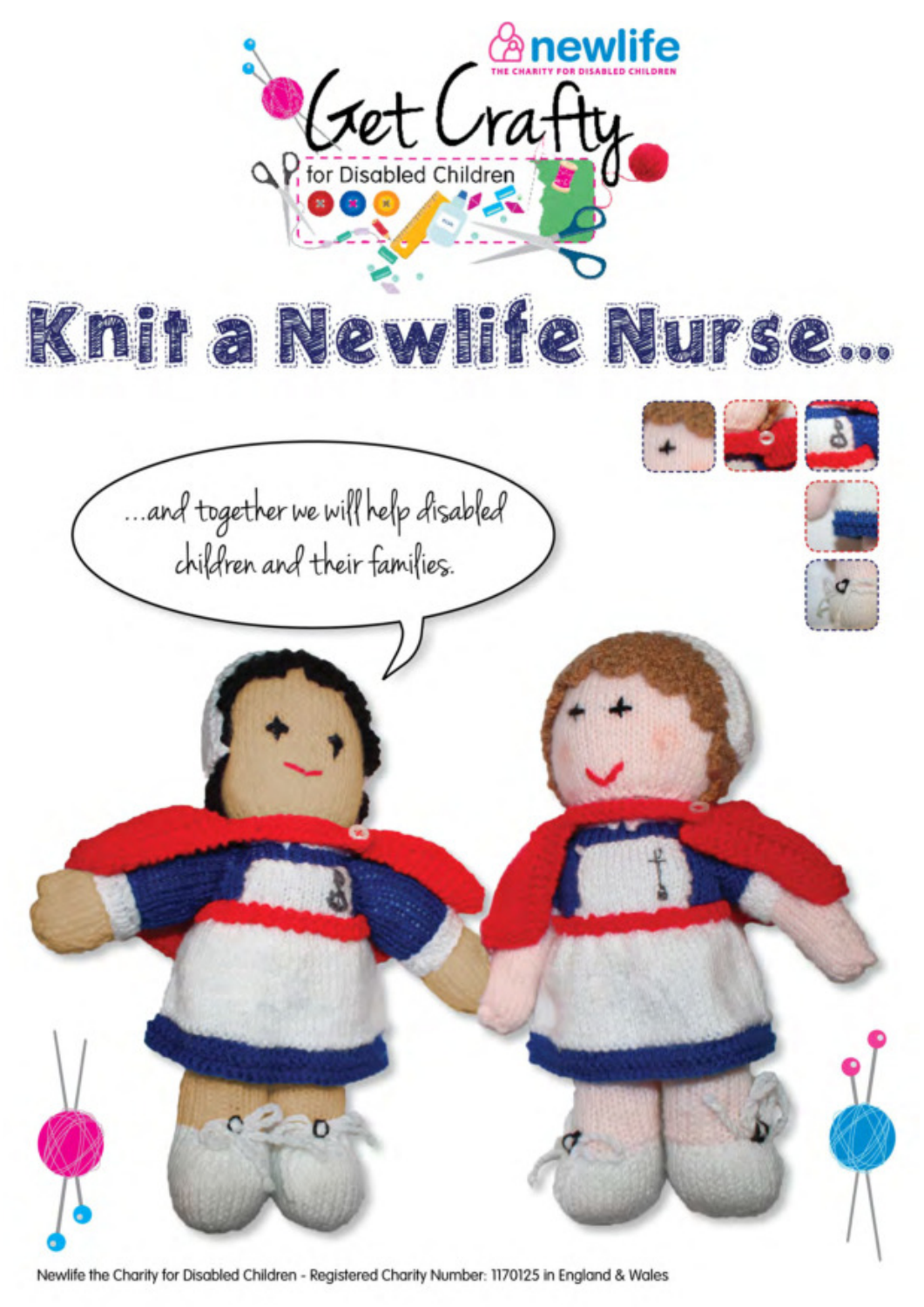# How Newlife helps . . .

Newlite the Chanty for Discibled Children has been supporting families across the UK for more than 20 years. Dischled and terminally if this dren are of the heart of everything we do.

Families can call the charity's Newlife Nurse Helpline - 0800 902 0095 if ree from UK mobiles & landlinesi. The help ine provides professional confidential care and support to families and professionals caring for discbled and terminally ill children.

Newlife provides funding for essential community equipment, such as beds, buggies, wheelchairs, seating systems and much more.

Newlife's Emergency Equipment Loans ofter the tree loan of equipment which can be pichiloren of significant. risk of injury and those in urgent need because of unstable life threatening/limiting conditions or terminal i lness, Our unique equipment services are designed and run by responsive professionals. We can act on information received the some day, often delivering equipment within 72 hours.

Newlife offers the free loan of specialist toys to families who have disabled and terminally ill children. The Play-Theropy Pods are self-contained and are delivered direct to the formlies' door.

Families coring for a terminally ill child often find it challenging to find quality family time when memories conbe created and treasured. Newlife Comfort Capsules help with this and also provide practical equipment, from portable DVD players to ways to position and relieve discomfort. The tree loan of a capsule can help support the emotional needs of the whole fornily.

## Night-time dangers are put to bed

Two hours sleep a hight was the best that mum Deand could hope for. Her son Nehemiah's disability means hedoesn't understand the difference between hight and day and has absolutely no awareness of danger. She would, wake up to find him climbing on wardrobes, breaking lightbulbs and even turning on the cooker.

The five-vech-old from Northamptonshire has Autism and his behaviour can be very challenging. Mum Deana says "Nehemiah was sleeping on overage just a couple of hours a night, in ever knew. what he would be up to next, but he just wasn't safe \*

Newlife guickly responded with the Emergency Equipment Loan of a specialist bed. that has seen "on amazing transformation" in Nenemiah.

Deang says: "Nehemian now settles cown really quickly and has gone from having. Ivinually no sleep at all to going right through the night. If he does jump ground in bed he is sate because it is soft and fully padded so he con't hurt nimself. Being ableto sleep has had a big impact on his doytime behaviour too. We now have proper mum and son time together, enjoying more activities. I confiknow what we would have done without the help from Newlite.\*



Pictured: Nahamidh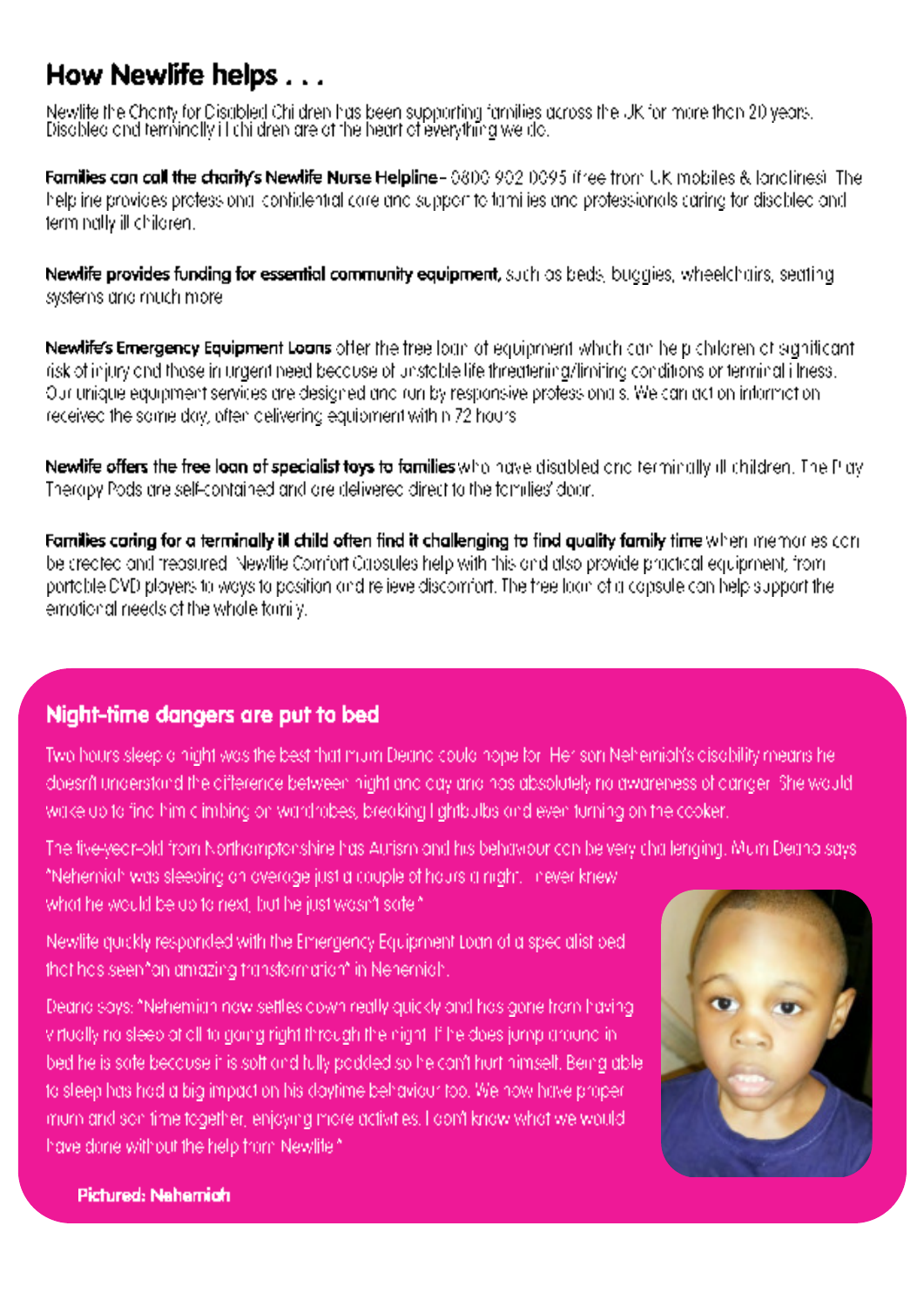## Urgent need for more Newlife Nurses . . .

More and more families are turning to Newlife the Charity for Disabled Children for practical help and our Nurses are the charity's front line of support. Newlife Nurses provide confidential information on a wide range of disability issues and help parents and carers access our comprehensive equipment grants and loans services. As the number of calls for help has dramatically increased, we have expanded our Nursing team so we can continue to deliver the same high standard of support.

## How can I help?

- Using the pattern provided, create your own collectable knitted Newlife Nurses.
- Tell your friends and family about the Newlife Nurse knitting challenge.
- Spread the Newlife message by completing the 'birth' certificate (below) and attach it to your Nurse.
- Send the finished knitted Newlife Nurse to the following address:

**Newlife, Newlife Centre, Hemlock Way, Cannock, Staffordshire, WS11 7GF.**

## How will my Nurse help?

We will sell your Nurse to ralse funds. We hope that people with a sick friend will buy your Nurse to give as a gift

For more information, contact the Community Fundraising Team on 0800 988 4640 (free from UK mobiles & landlines) or email fundraise[@newlifecharity.co.uk](mailto:getcrafty@newlifecharity.co.uk)

## Birth Certificate to be completed by you and attached to your nurse:

|                    | <b>Unique Knitted Newlife Nurse Certificate</b>                         |
|--------------------|-------------------------------------------------------------------------|
|                    | Name of Nurse                                                           |
| Place of creation. |                                                                         |
| Created by         |                                                                         |
|                    | This Newlife Nurse has been created as a collectable item, dedicated to |
|                    | helping those in need through the work of Newlife.                      |
|                    | Creator's Signature                                                     |
|                    |                                                                         |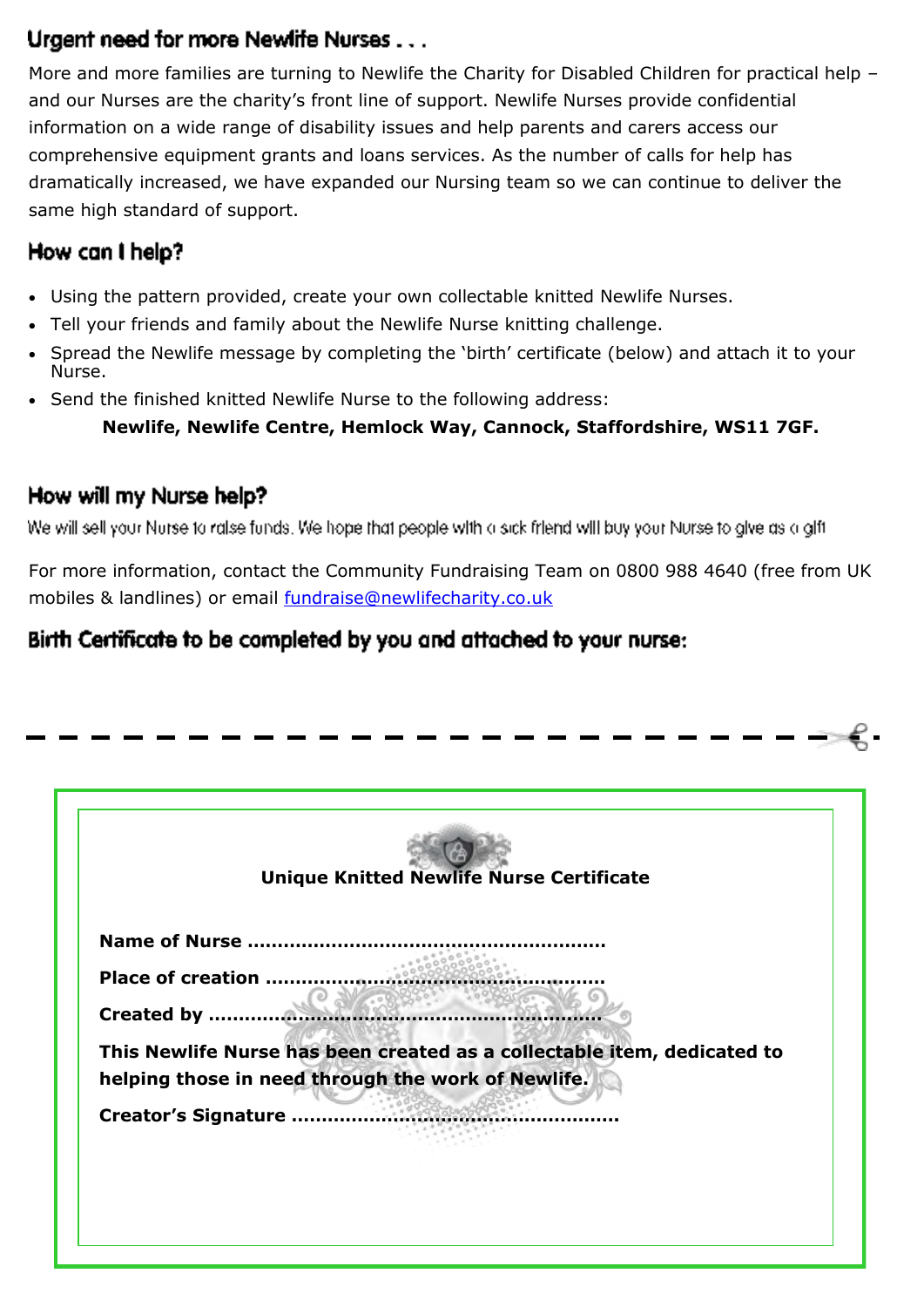# **How to Knit A Newlife Nurse**

#### General materials required

Oddments of double knifting vain in flesh colours of your choice and while, blue, red and black for the uniform. Choose a hair colour and eve colour of your choice. Each do I requires about 30g flozi total weight of your occiments. Small but on for cape.

Good quality washable stuffing: 85g 13oz) required for each doll. A pair of tweezers fuseful for turning. smoll kniffed pieces right side out and also for inserting small amounts of stutting.

A red colouring pencil for shading cheeks lifyou wish!.

#### Knittling needles required A pair of 3mm (No 1)) use this size for all the pleces, unless otherwise stated. A pair 4 5mm (No 7)

#### **Abbreviations**

On = centimetre st. dec = decrease Iby working 2 sts tog);  $g$ -st = garter stilich levery row knift; incl-increase lby working twice into the same stl: in trinch lest:  $K$  t knit: ez t ouncel st:  $P = \text{mult}[\mathit{sits}] = \text{stitch}[\mathit{es}]$ : si-si - stocking stitch IK on the right side and P on the wrong sidel; tog - together, thi - through book of oop.

#### Special abbreviations

6 & Tilightly- means break of yam. eaving a long end, thread it through sts left on kniffing needle, pull to gather fightly, then tasten off.

6 & T (ossely-imeans some as above, but thread your through stildnes, loosely and leave unfil later on.

Ym- yam round needle as follows. Take strand of yarn under and over the tip of right hond needle, then continue as given in instructions.

#### Instructions in round brackets

These are to be repeated the number of times stated in the closing bracket.

#### an an A

Stars are used to mark a place in the instructions which will be referred to later on. Meanwhile, follow the instructions in the usual way.

#### Tension

Using 3mm knitting needles and a single strand of double knifting yorn; 26. sts = 10cm 14°I in width over st-st. before stuffing.

#### Costing on

The thumb method is recommended.

#### Costino off

Always cast off K wise unless otherwise stated.

#### Worlding in start

Always begin with a knit row unless otherwise stated.

#### Makina up

Join all seams with right sides of work together and back stitch one knitted stilch within the edges, unless oversewing is stipulated. When attoching any very small pieces you can. Toy safety guidelines use ordinary matching sewing thread. tor a neat tin sh.

#### **Colouring cheeks**

Use the side of the recipencil lead and rub if agoinst the knitted stifches with a circular motion.

#### Worlding embroidered stitches

To work any embroidered stitches on a toy it is sometimes necessary to start and tasten off the vamiends invisibly. It this is required, proceed as follows.

Thread a blunkended needle with your required and knot end of your, Take heedle fhrough the stuffed foy, passing It between the knitted sts and bring it out at the position required. Pull the yam to draw the knotted end right inside the stuffing. Tug the yorn to make sure knot is cought in the stuffing Now work the required embroidered sts. Pass the needle back through the toy again to come out at a position. between the knifted sts.

Pass the needle back through the toy. again, between the same sts to come. out at a different position. Repeat until vam is securely fostened off, then pulend of yom and snip off dose to knifted 515.

#### **Twisted cords**

To make a cord from a single, ength of yam is ngle twisted cordl, cut a strand of your four times as long as required. Khot one end around a door knob on hook and knot a loop in the ather end. to fit round the index tinger of your right hand. Keeping the yam faut, twist your tinger round and round in a clockwise. direction, steadying the your by holding your left hand cursed around it close to your right hand. Keep twisting. unfil, when reloxed, the strond of your begins to curl fightly bock on itself. Fold cord, at centre, bringing ends together. Allow yorn to twist fightly, knot ends. together and trim to length.

Use only new, hygienic, polyester, washable stuffing which conforms to current safety standards.

When sewing up dolls, use large plastic headed pins. Ordinary pins should not be used as they can pass into knifted. dolls between the knitted stitches.

Miake sure to sew all added pieces securely in place. It a yam cord is used, sew through the bow so that it can't be undone if pulled.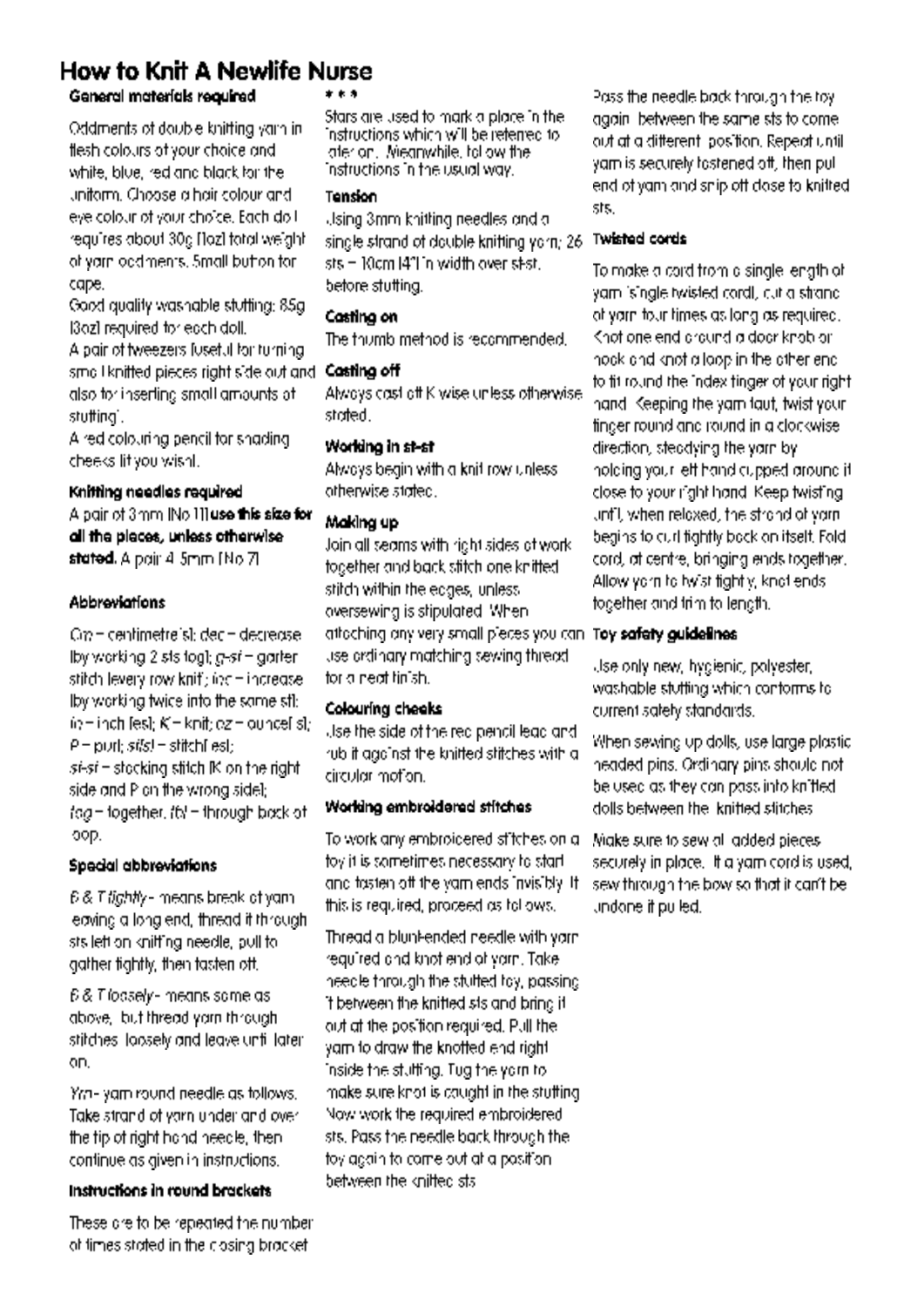#### Legs, body and head

#### Right leg

Begin at the base of right foot and, using while, cast on 7 sts. Mark the 7th st with a coloured thread, then cast on 10 more. sts-17sts

#### PI row

Next row: no K wise into every st-34 sts Beginning with a P row, continue in st ip row, -stiand work 9 rows.

Break off while and foiri flesh colour wool tor bare ea.

#### **Shape foot**

Next row K4, IK2fogl 9 limes, K 12-25sts P1 row

Next row: <4, (K2tog) 5 times, K11-20. sts.

SEst 19 rows.

Break off yam and leave sts on a spare double-pointed needle.

#### Laft leg

Begin of base of left foot and, using white, cast on 11 sts. Mark the 11th st with a coloured thread, then cast on 5 more  $sts = 17$  sts.

#### $21$  town

Next row: no K wise into every st-34 sts Beginning with a P row, continue in still rights (4 1/4 institutional The body -stigne work 9 rows.

Break off while and foiri flesh colour wool tor bare eg.

#### Shape foot

Next row: KI2 (K2fog) 9 times, K-4-25sts Next row: KII, (K2tog) 5 times, K4-20 sts 5t-st 19 rows. Break off yam and join on white for pants.

#### Body and Head

Migrit each end of next row with a coloured thread.

With right side of work facing and using while, K across the 20 sts of the lettleg. on the knitting needle, then ocross the 20 sts of the right leg on the spare. heedle - 40 sts.

SFst 13 rows.

Break off while and foin blue for upper bocy

## St-st 10 rows.

Shape sides

Next row: K6 (K2tog) 5 times, K8, (K2tog) 5 times, KG-30 sts SEst 3 rows.

Break off blue and join on flesh coloured wool for head. Stest 4 rows.

### ing to shape head.

Next row : KI, inclininest 2 stal to end  $=$  50 sts. SEst 23 rows

Shape top of head

Next row: < 2.1<2tog, K2) to end-38sts

Next row: <2.i<2fog, KII to enc-26sts. Next row: IP21og11clend-13 sts  $3.8<sup>-1</sup>$  obselv.

#### MAKING UP. LEGS, BODY AND HEAD

Join row ends of boay and head from the coloured threads to B&T sts, leaving a cap for stuffing.

Join row ends of each leg from coloured threads to cast on edges. The coloured thread at each cast on eege marks the centre front of each toot. Beginning at each of these coloured threads, oversew cast on sts. together. The legiseams will now be furned slightly to the inside leg. positions. Turn doll right side out Stuff feet, then legs and booy through gaplin seam. Each lea should measure should measure 21 cms (8 1/4ins) laround the waist. Close gap in seam. Stuff neck, then head. Head should measure 24cms I9 1/2 institutional Pull up the B&T length of your slightly and continue stuffing to round off fop of head. Pull up the length of your tightly. and tasten off.

To shape the neck, use two stronds of yam to match the head and gather round the first kniffed row of the head. colour. Pull up the gathers very fightly. and knotlends of yam. Sew yam ends into neck.

To shape thumb doll facing you. Using flesh coloured wool, take heedle. through foy, 2 rows down and 2 sts in on the hand, Make a loop over end of hand and pull tight to make thumb. shope. Make another st in the same place. Fasten off wool securely.

Repeat for other thumb

#### FACE

Using a colour of your choice for the eyes, starting and tastening off your end as described in Working. embroidered stitches', Miark eye positions with pins, 12 knitted rows. above the head inclshoping row. eoving 4 clear kniffed stifches between. pins. For one eye work a straight st starting of marked position and ending 2 knitted stitches below the morked stildh. Work another stilch in the some position. Work a straight st to make eveinto a cross. Work another stitch in the same place

Repeat for the other eye.

Please feel free to customise your nurse. by adding glasses, treckles, etc.

Use red yorn for the mouth. Work two smo I stitches, to form V-shope, with ower point of V at centre of face and 4 kniffed rows above the head incl shoping row.

Colour cheeks with red pencil

#### SHOE BOWS

Make to 12cm I4 13/4inst single twisted while cords. Teleadh one in a bow and sew to centre of teet.

Using block varn, work a backstitch either side of bow knot. Make another back stitch joining top of each black stich and another joining the bottom of the Iblack stifches. This will form the shoe budde as illustrated.

#### **HAIR PIECE**

Notes: Use suitable hair colour and 4 1/2mm (No 7) knifting needles. First kn fled row is wrong side Cast on 16 sts.

#### Ist and 2nd rows:

Sind nows Cast off 2sts, Kito last 3 sts, tum

4th row K to end

5th rows no in first 2 sts. Kito last 5 sts. fum.

6th row: Kitolend

Repeat these six rows 11 more times. Cast off

Oversew cost on and cost off edges together. Gather round the short set of row ends, pull up fightly and tasten off Turn right side out.